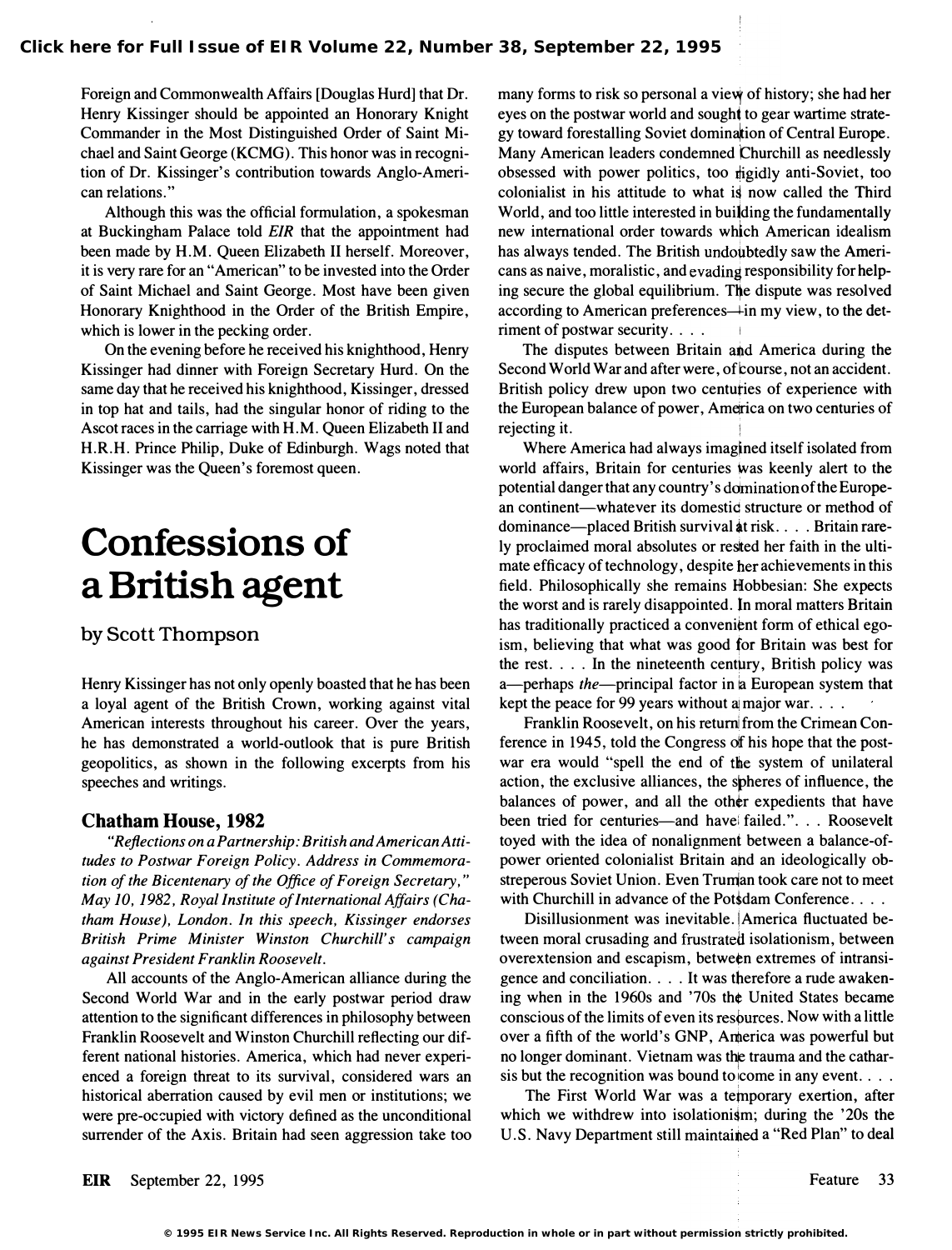with the contingency of conflict with the British Fleet. It was not until the war with Hitler that the gap closed permanently. In the immediate postwar period we were held together by strategic circumstances which imposed the same necessities, whatever the different philosophical premises. American resources and experience and understanding of the European balance of power, were both needed to resist the sudden threat from the Soviet Union....

American leaders no longer thought of consultations with London as a special favor but as an inherent component of our own decision-making. The wartime habit of intimate, informal collaboration thus became a permanent practice, obviously because it was valuable to both sides. The ease and infonnality of the Anglo-American partnership has been a source of wonder-and no little resentment-to third countries. Our postwar diplomatic history is littered with Anglo-American "arrangements " and "understandings, " sometimes on crucial issues, never put into formal documents. . . .

The British were so matter-of-factly helpful that they became a participant in internal American deliberations, to a degree probably never before practiced between sovereign nations. In my period in office, the British played a seminal part in certain American bilateral negotiations with the Soviet Union—indeed, they helped draft the key document. In my White House incarnation then, I kept the British Foreign Office better informed and more closely engaged than I did the American State Department ... [emphasis added]. In my negotiations over Rhodesia I worked from a British draft with British spelling even when I did not fully grasp the distinction between a working paper and a Cabinet-approved document. The practice of collaboration thrives to our day, with occasional ups and downs but even in the recent Falkland crisis, an inevitable return to the main theme of the relationship.

## Return to Chatham House, 1995

On March 29, 1995, Kissinger returned to Chatham House to deliver a keynote speech at a one-day conference in association with Her Majesty's Government, among whose participants was Prince Charles. The speech was titled "How Do People Outside Britain View Our Role in the World? The View from the United States."

I grew up intellectually in the age of the special relationship. I believe it was vital for the creation of the postwar international system. It was not a favor that the United States granted to Britain; it was earned first in the conduct during the war and secondly in the enormous contribution in the construction of the Marshall Plan, the North Atlantic Treaty Organization, and what generally was identified with the Cold War pattern of international relations. The special qualities that Britain brought to that relatioship have been discussed by previous speakers, experience in a multipolar world, a global character of mind, an experienced leadership, a commitment to security, overseas ties of not insignificant proportions, and the English language which you can hear today practiced on American t�levision by those who are genuine and by those who engage in wishful thinking.  $\ldots$  I would argue that the qualities that made the special relationship work, broadened now to a European/American relationship, may be even more essential than before....

The American perception of its foreign policy has always been as one of almost unlimited choice and above all of the ability to participate or to with�raw at its own discretion. ... This is why almost all American foreign policy has been presented alternately in psychiatric or theological terms, either as a means by which relations among nations could be conducted like relations amongi people, or as a crusade to destroy or, even better, to convert antagonists to the American perception of international affairs. . . .

America is now going through what I believe is only the beginning of a national debate. And I really have no right to speak here of an American �oint of view, because the American point of view is still in the process of being formed. The seminal debates have not taken place. For the first time in its history, America has to conduct a global foreign policy without an ideological enemy, without a clear-cut strategic plan in a world which it can neither dominate nor from which it can withdraw. And therefore the classic maxims of American foreign policy are impossible to apply.  $\ldots$  What is necessary to understand is that we are living now in a world of six or seven major global players. It is said that the United States is the only superpower left. That is a simplistic description of the problem. We may be the only military superpower left, but the issues susceptible to solution by military action are declining.  $\ldots$ 

In such a world, the United States faces a more or less traditional foreign policy problem, which is that in a world of players of operationally more �r less equal strength, there are only two roads to stability. One is hegemony and the other is equilibrium. Hegemonyl may not be possible and is in any case against the convictions and the public morale of the American people, but equili�rium, or balance of power, is a concept passionately rejected in the American intellectual community as a contribution to endless tensions and is an attitude that Americans have fo�nately transcended through much of their history.... Nevertheless, the future of the world will have to be based on some notion of equilibrium, some balance between the various regions of the world. . . . It can perhaps be achieved that the major regions of the world are not so dissatisfied that they will seek to overthrow the international system by violence; by terrorism, by economic warfare or some of the other m�thods so well elaborated in our century .

In conducting such a policy, I would define the American interest both negatively and pbsitively. Negatively it is against the American interest that any major region of the world, any continental region, �ither Europe or Asia, and surely both of them together, be dominated by a country or a